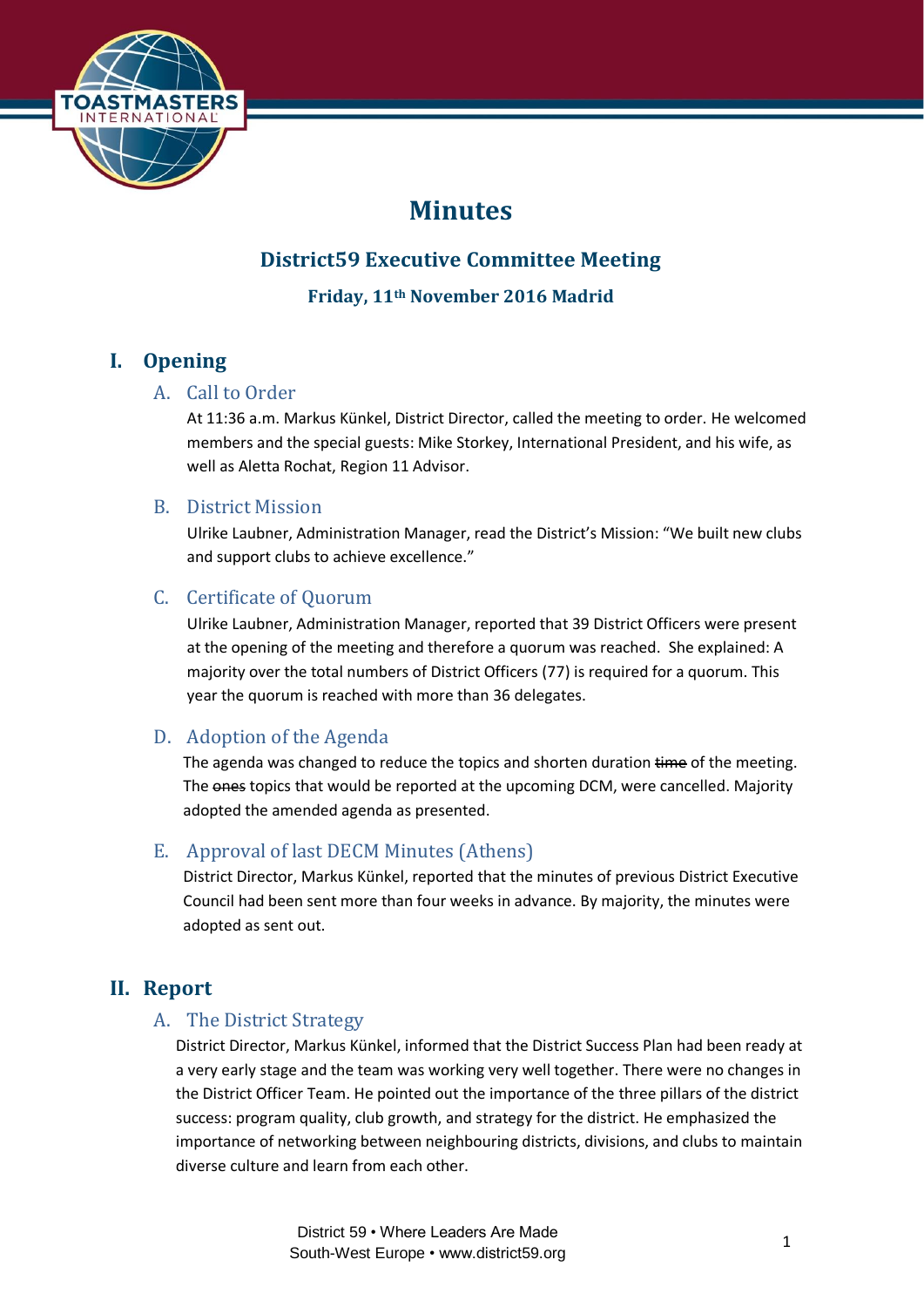#### B. Audit and Treasurer Report

Zukhra Abdumalikova, Finance Manager, presented the final budget as the accounting team at WHQ had approved it. She informed that the actual figures show that many officers do not hand in their expenses for travel and marketing. She reminded all District officers to hand in their expenses for reimbursements. Zukhra Abdumalikova informed that District 59 has received more revenue due to the dues increase and a substantial membership growth.

Chantale Evertsz, Division C Director, asked to see the last quarterly report. This report will be sent out to the DD and AD.

## **III. Division Reports**

#### Division Success Plans

Division Success Plans were presented according to the agenda, in a non-alphabetical order, "to see what the neighbour does", as Markus Künkel explained. Changes to the presenter are marked below with an\*

- Division A- France, presented by Uta Bunde
- Division B- Belgium, presented by Christa Filip
- Division C- Netherlands, presented by Chantale Evertsz
- Division D- Portugal, presented by Tanja Pires (Area D2 Director)
- Division L- Portugal, presented by Norberto Amaral
- Division M- Portugal, presented by Gustavo Amaro
- Division H- Spain, presented by Benito Vega Gonzàles
- \*Division F- France, presented by Carol Bausor, ACS, ALB (As a non-DEC Member she was excused acting as a proxy to the Div Dir F)
- Division K- Spain, presented by Emilia Fossati
- Division E- Switzerland, presented by Angela Saxby Robbins
- Division I- Switzerland, presented by Nina Carrasco
- Division J- Switzerland, presented by Aires Marques (Area J1 Director)
- Division G- Italy, presented by Francesca Gammicchia

Gustavo Amaro, Division M Director, moved to approve the Division Reports as presented and it was seconded. The motion was carried by majority.

#### **IV. Current TMI Business**

As a special guest, Mike Storkey, International President, was joining the conference to demonstrate the importance and support for D59. According to him, for the first time Toastmasters International is facing a district splitting into three districts. D59 is breaking the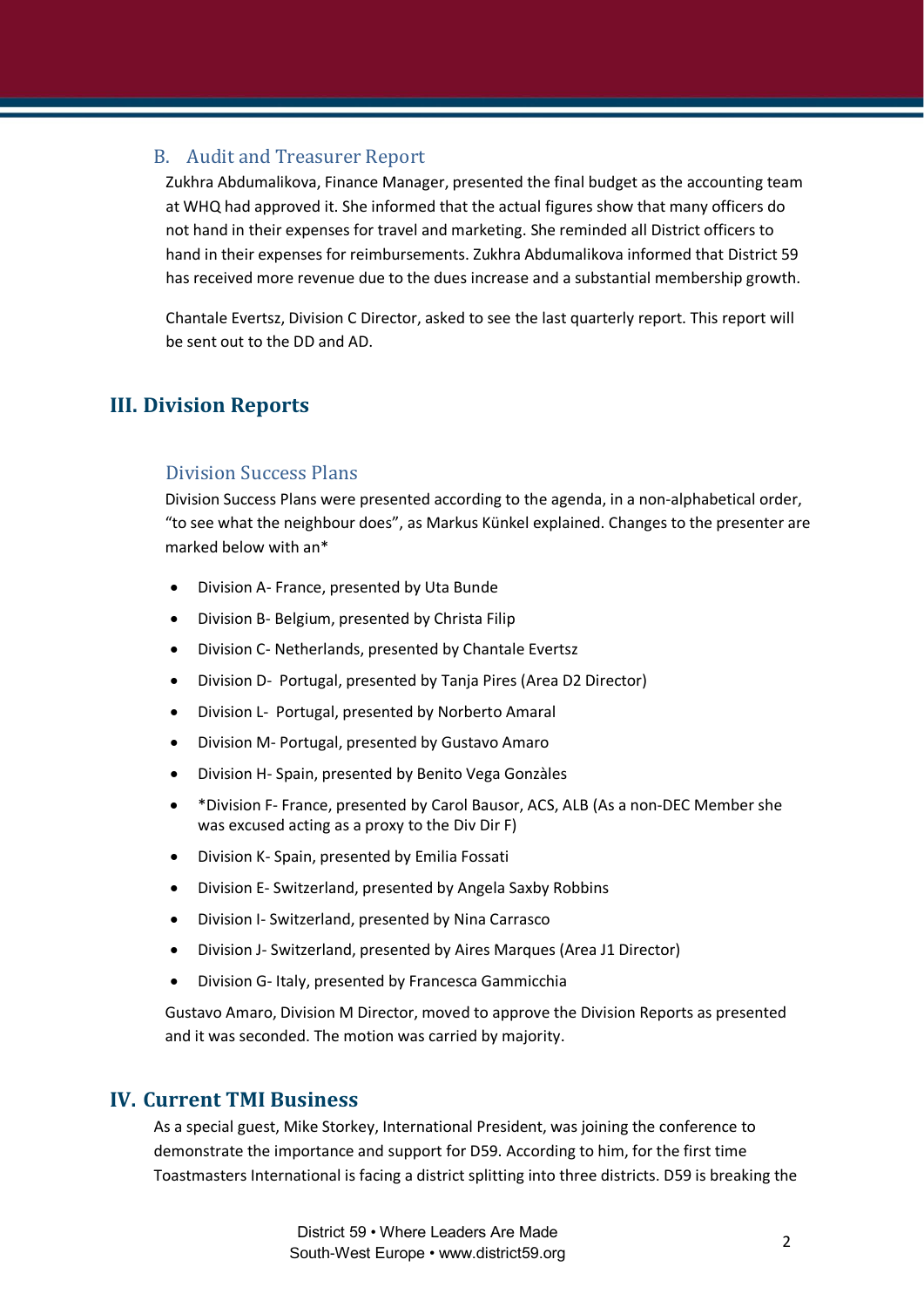history. He made himself available for questions and the following points of information were raised:

- Robert Johnstone, Area A5 Director, raised a point of information questioning the implications of the split in terms of diversity to the new three districts. Mike Storkey, International President, pointed out that diversity does not only arise from combining different countries, but also from various personalities that do exist in the clubs. He encouraged meeting other community or corporate clubs etc. "Diversity is a state of mind not a state of location";

- Marc raised a point of information asking if it is possible to conduct contests in a Region to allow for a more diversity. Mike Storkey, International President, replied that Toastmasters International service is not all about supporting conferences. It is only a minority of members who are joining conferences and in the same time the workload for the organisers is tremendously high. The huge amount of work for the preparation does not give benefit to all. Contests are held in the districts and Toastmasters International do not plan to do them at region level.

- Chantale Evertsz, Division C Director, raised a point of information asking what will happen with the contests if the Fall conferences are eliminated. Mike Storkey, International President, answered that the contest procedure will not change and are upon the Districts decision. However, the Fall conferences are not supported by Toastmasters International due to great deal of work involved;

- Uta Bunde, Division A Director, raised a point of information to have a recommendation about how to find the most suitable members for the upcoming three districts officer leader teams. Mike Storkey, International President, replied that there is not standard rule in place. It is necessary to encourage members to consider a leadership role in the future. They need to understand steps needed to be an officer and the benefits for their private and business life. He closed with the words "A good communicator is a good base for a good leadership";

- Eric David, Area H2 Director, raised a point of information questioning the status of Toastmasters International position with respect to "*Agora Speakers*". Mike Storkey, International President, informed that very little is known about this organisation. He pointed out, that any member can have an own opinion and change his mind. There is enough room for another organisation. He informed that the material shown in the internet is taken over from Toastmasters International, which is not allowed. However, the new organisation should base on their own propriety, such as materials and members' addresses;

- Flavio Oliveira, Area M1 Director, raised the point of information asking how the officers shall deal with the reasons behind the membership dues increase. Mike Storkey, International President, explained that it is very common that one is complaining about rising dues. However, Toastmasters International was faced with more membership growth than in the previous five years. The board does not increase the dues easily. The cost have to be raised to